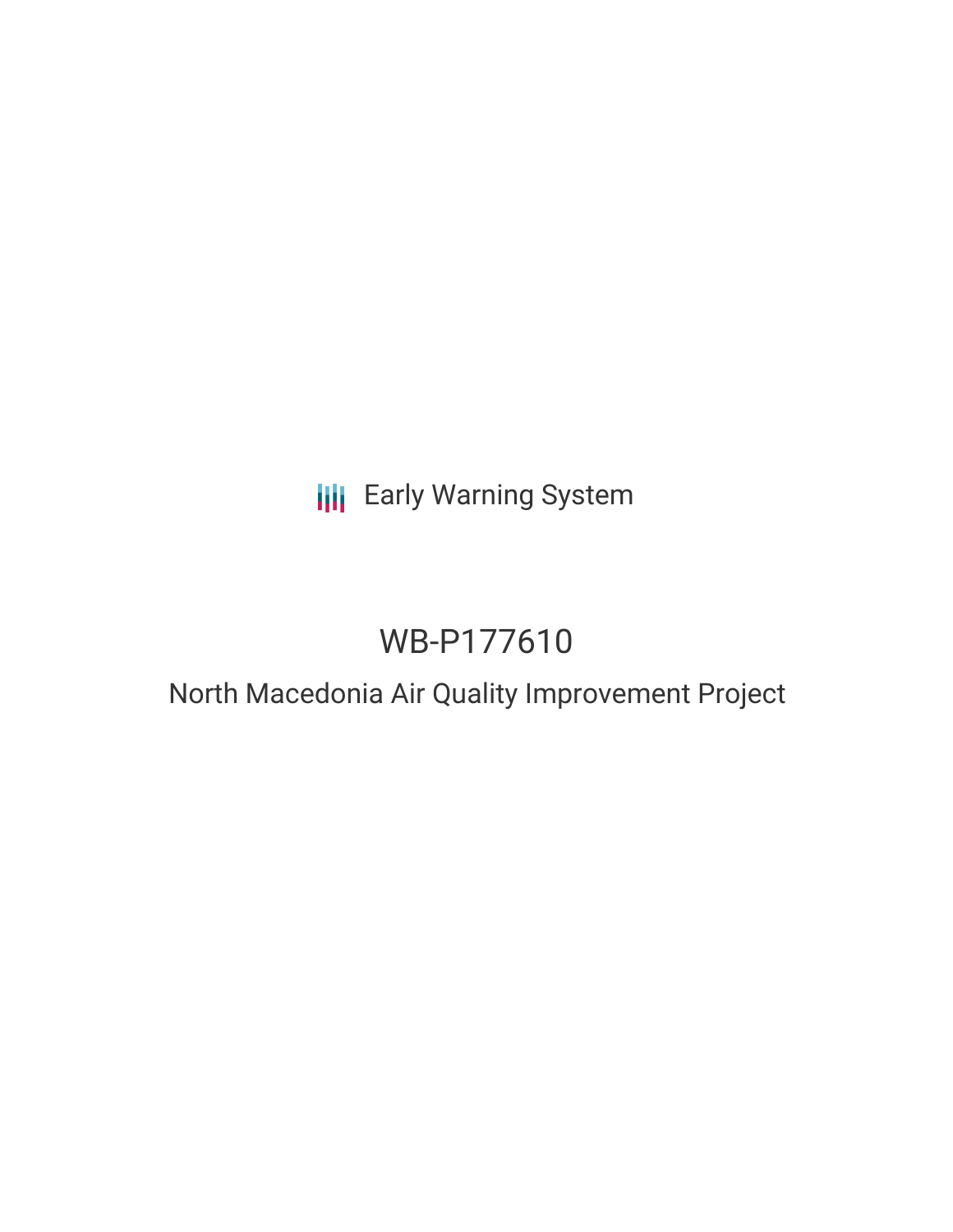

#### **Quick Facts**

| <b>Countries</b>               | Macedonia                                     |
|--------------------------------|-----------------------------------------------|
| <b>Financial Institutions</b>  | World Bank (WB)                               |
| <b>Status</b>                  | Proposed                                      |
| <b>Bank Risk Rating</b>        |                                               |
| <b>Borrower</b>                | Government of the Republic of North Macedonia |
| <b>Sectors</b>                 | <b>Climate and Environment</b>                |
| Investment Type(s)             | Guarantee                                     |
| <b>Investment Amount (USD)</b> | \$20.00 million                               |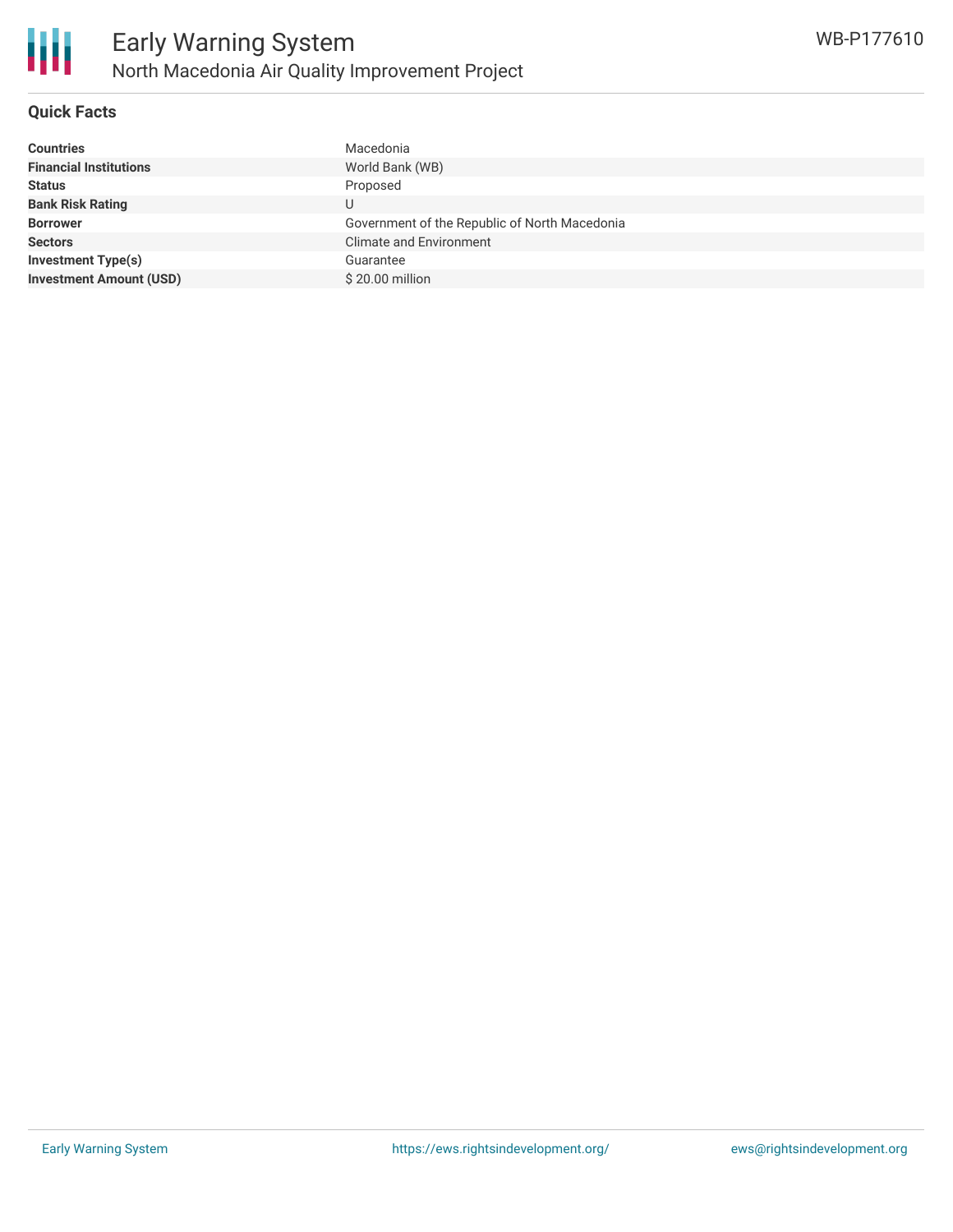

#### **Project Description**

According to the bank website, the objective of this project is to reduce particulate emissions from targeted sources in selected areas of North Macedonia and strengthen the air quality management capacity in the country.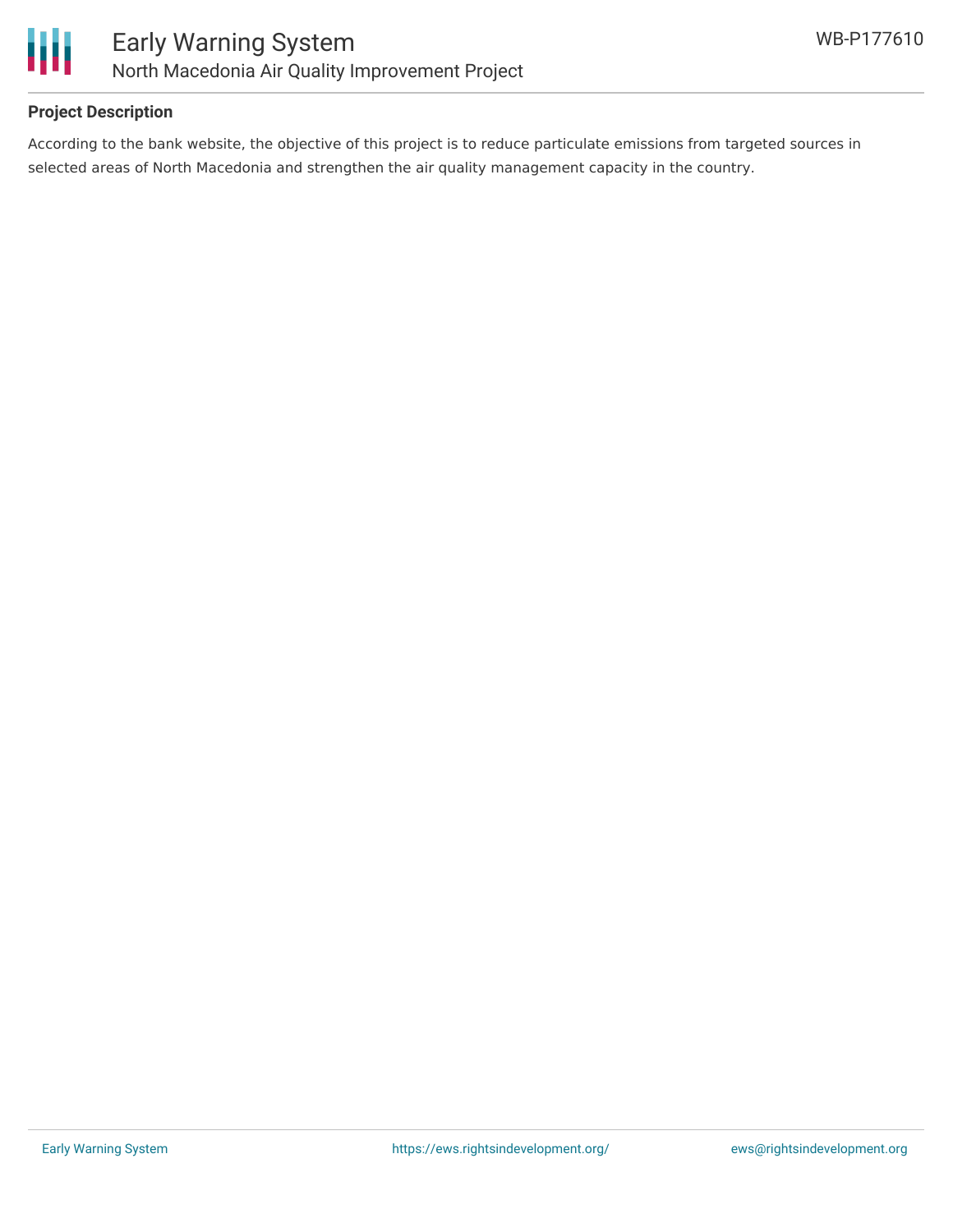

#### **Investment Description**

World Bank (WB)